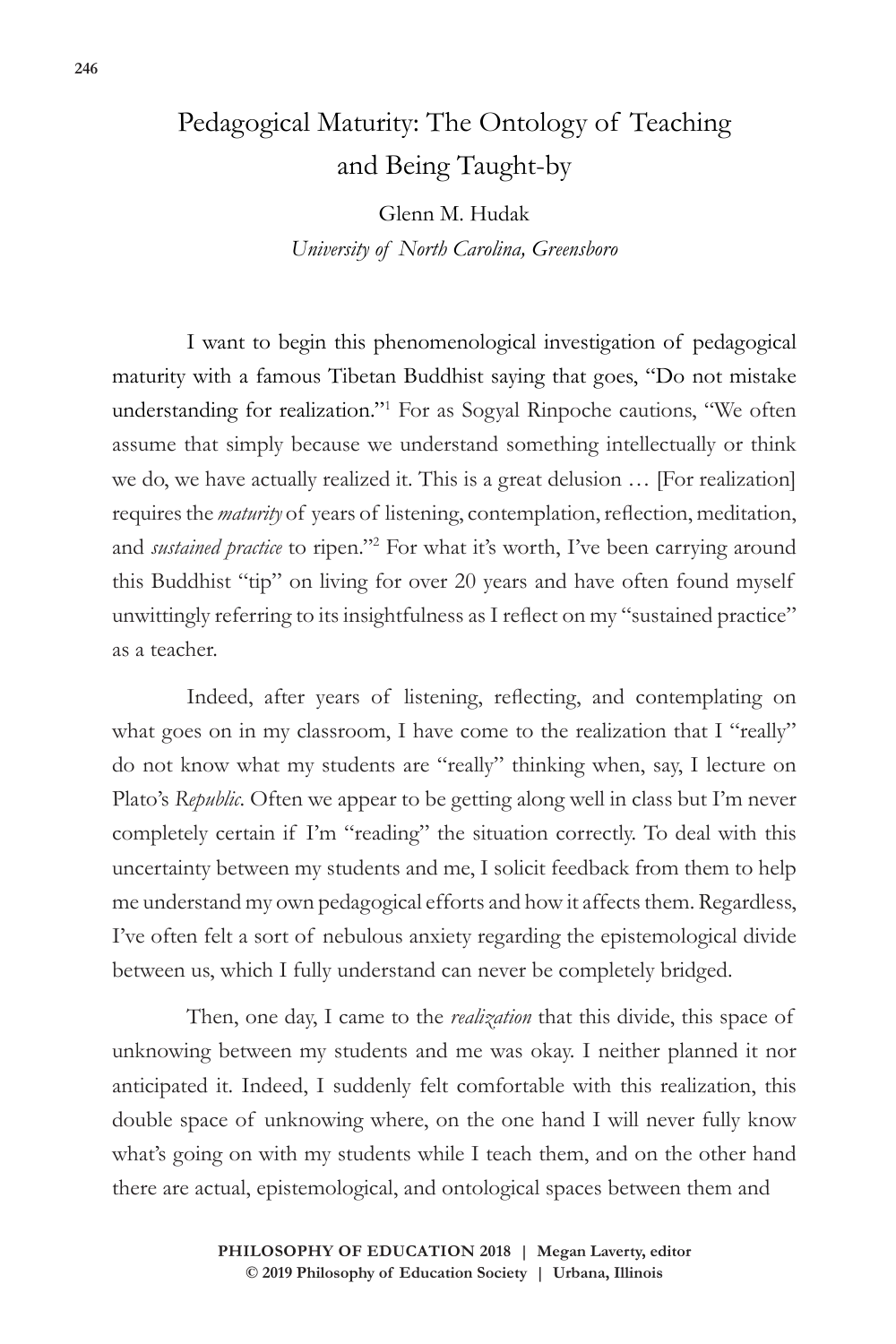me—in that, they are not me, and I am not them!

In all of this, I realized simply that I am their teacher, nothing more, and nothing less! As their teacher, I still gather feedback from my classes, however; where I once held a feeling of unease, now I'm at home with the fact that there are aspects of teaching that are out of my grasp, or more pointedly, perhaps I'm finally home *in* my teaching. And from this realization, I began to wonder: have I finally arrived at a place of "maturity" in my teaching? Is this sense of being-at-home in my teaching what I've been hoping to attain, albeit unknowingly, after all these years?

Honestly, I have no clear-cut response to these questions, hence the genesis of this article and my investigation into "pedagogical maturity," for a lack of a better term. For, if it is the case that I have perhaps matured in my teaching, then, I wonder, in more precise terms what is the nature of this pedagogical maturity? What does the formation of pedagogical maturity tell me about the project that I've committed my life's energy to: teaching and education itself? That is, under *what* conditions and in *what* ways does pedagogical maturity speak to the ontology of teaching and being taught by?

Within this context then, while I'm thankful for the Buddhist insight, this exploration will not be framed within Buddhist terms. Rather, I want to pick up the trail of pedagogical maturity and engage in a phenomenological endeavor, one that rests more on my own indigenous experiences and thinking about education. As such, Gert Biesta, whose insights revolving around students being "taught by" the teacher plays a major role in this paper, as well as D.W. Winnicott, whose insights revolving around what it means to be "mature" that capacity to be alone in the presence of another—also plays a major role in this study. My tack will be to bring these authors into conversation, with Biesta highlighting the *pedagogical* and Winnicott highlighting the discussion on *maturity*.

# EMPHASIS MATTERS

To begin I want to focus on the two terms at stake here, pedagogy and maturity, and take a thought experiment with each of them, imagining what it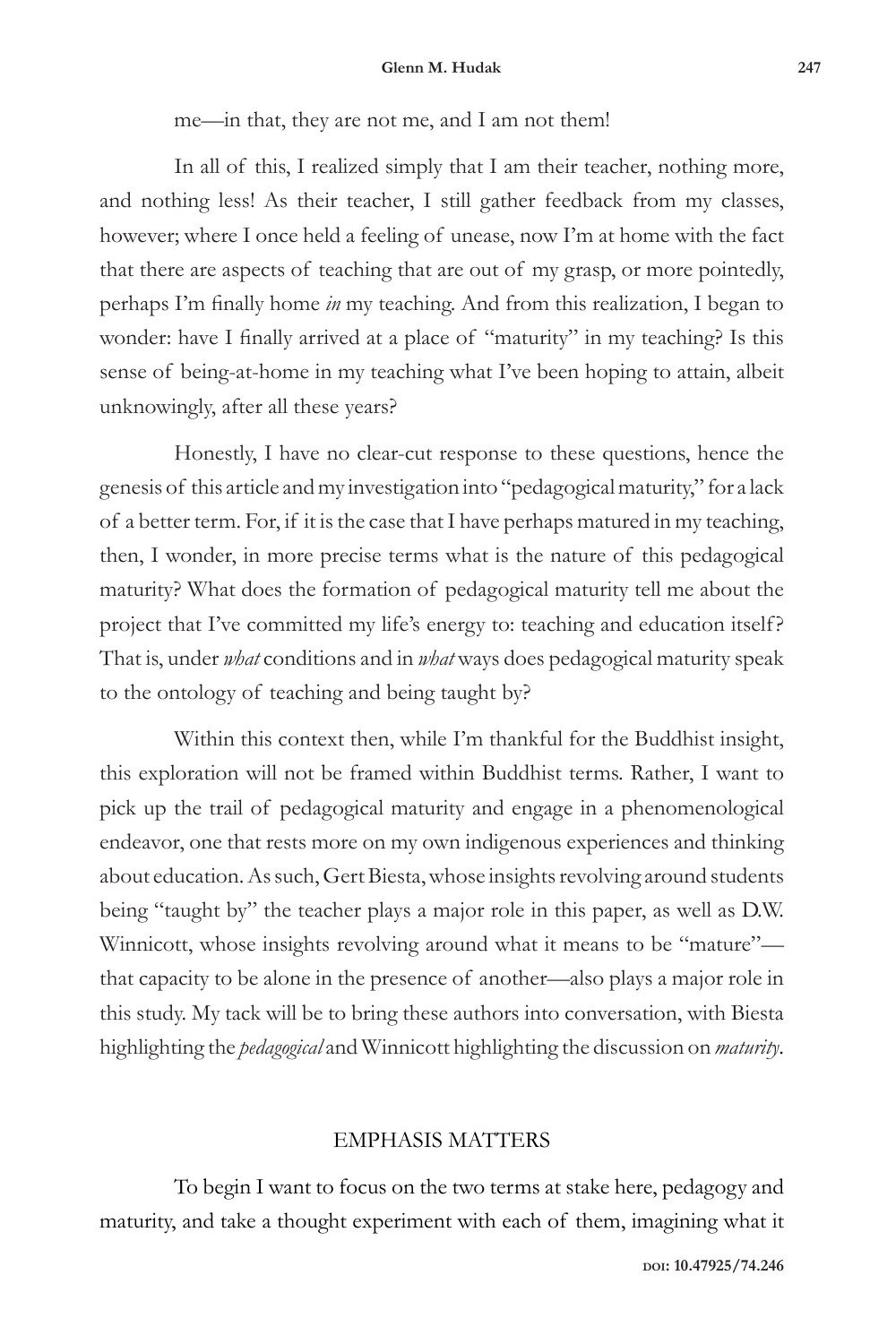would be like to experience the world through the eyes of the **pedagogical**, and then through the eyes of **maturity**. Taking this tack, we will notice that there is no solid foundation to pedagogical maturity; instead this couplet is rather like a Gestalt figure, and depending on one's emphasis the figure conceptually shifts. This shifting essence suggests that pedagogical maturity is essentially an unstable phenomenon. As such, it would seem that in order to disclose the essence of pedagogical maturity we need to grasp that *emphasis matters*, as each term brings with it a weight of importance, a tipping point that discloses what's important from its perspective.

Given that each term, pedagogical and maturity, exerts a conceptual weight, I close by suggesting that while each term founds<sup>3</sup> the other—in the phenomenological sense where each term has to be understood against the background of the other—the scale nonetheless tips towards maturity. For pedagogy, as I will show, emphasizes a *continuous* communicative relationship, a relationship of tacit cooperation between teacher and student. Maturity reveals the ontological capacity for teacher and student to be with each other in a non-communicative relationship, one where each can tolerate being alone in the presence of the other. This is to say that they are able to form a *contiguous* relationship with each other, where each is able to stand-with the other in close emotional proximity, without assuming a defensive posture, one that would impede the relationship. As such, maturity relies on the pedagogical to draw it out of our background understanding and bring it out into the light of our daily practices. Further, and what's at stake here, is that without a clear awareness of the non-communicative, contiguous relationship of maturity, we are libel to miss the ontological limits, dangers, and potential trauma inherit in communicative endeavors between the teacher and her students.

## PEDAGOGICAL MATURITY I

When we emphasize the **pedagogical**, we are focusing on teaching itself. Teaching, in turn, is an interesting term in that it is a verbal noun. That is, teaching entails a verb, an action occurring, and a noun, a location, a place, a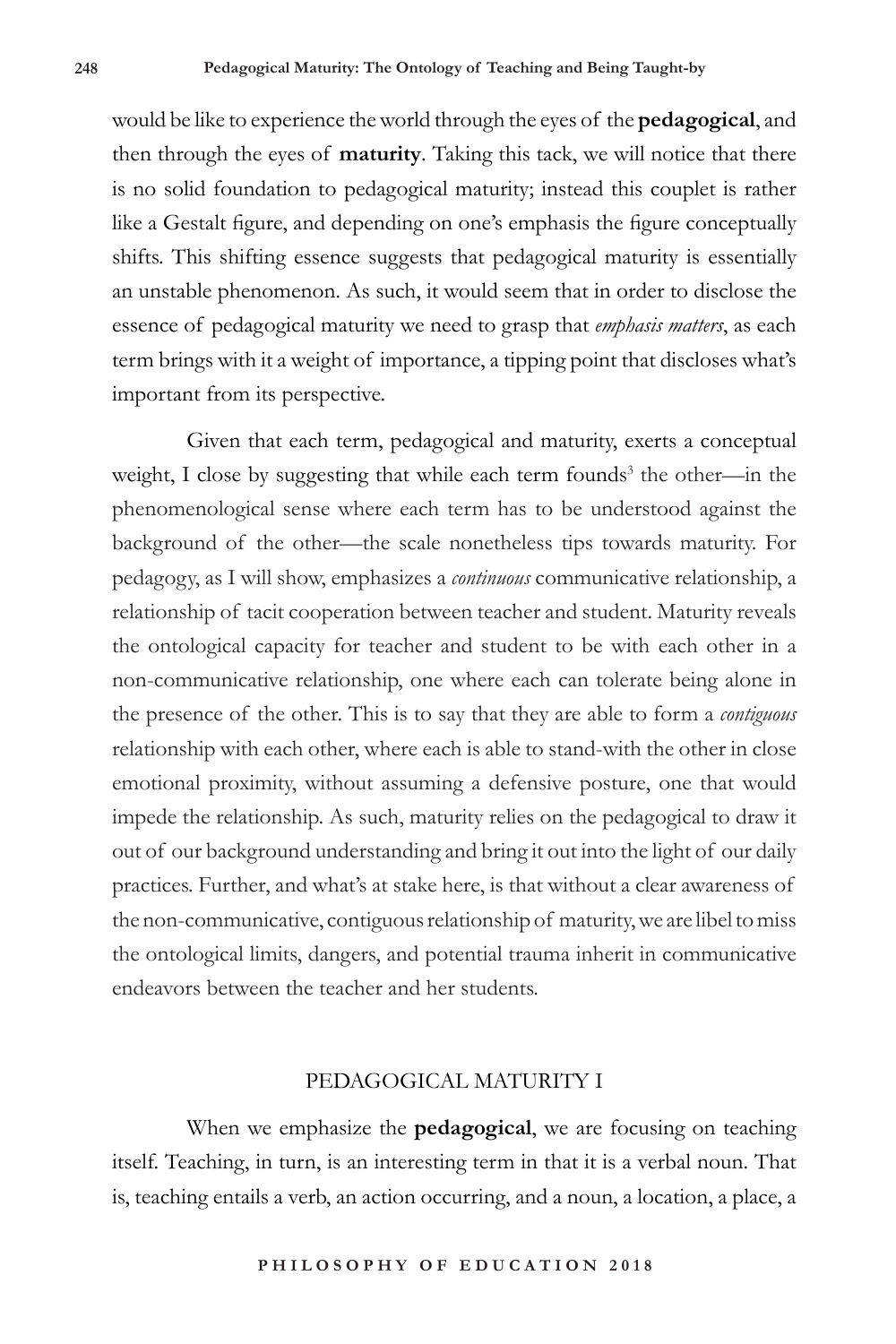site of that action for teaching to occur. Gert Biesta's notion of students being taught by a teacher best illustrates the verbal aspect in teaching.

In his book, *The Beautiful Risk of Education*,<sup>4</sup> Gert Biesta highlights the notions of transcendence and communication as essential to teaching and education. Here Biesta's concerns revolve around, "the disappearance of teaching and the demise of the role of the teacher as someone who has something to say and something to bring"<sup>5</sup> to the student, hence the teacher's relation to the notion of transcendence. By bringing transcendence to the forefront, Biesta is suggesting an alternative to the Socratic account of teaching as a maieutic act of bringing forth student knowledge through recollection. As such, the pedagogical moment is student centered, where the teacher's role, as Biesta argues, is accidental to the student's learning, serving merely to facilitate in the learning process.

Indeed, for Biesta what makes the teacher and teaching essential to education is that without the transcendent moment, there can be no revelation for the student, no "aha" moment. Why? Because the transcendental moment is a revelation, a moment of realization, a realization by the student that the teacher *is* essential in that she can offer something that lies outside the student's world, something that perhaps matters to the student—a subjective truth, like my Tibetan "tip," operating as a truth that informs my life situations. So, if teaching is to be, "essential rather than accidental to learning, then it comes with a notion of transcendence. It is to be understood as something that comes from the *outside* and brings something *radically new.*"6

Notice that revelation is the transcendental moment, the moment of realization by the student that the teacher is not merely other to her; rather the teacher can offer the student something radically new, something that lies beyond the student's current horizon of understanding. This radically and unexpectedly new moment is something akin to the child peering into a microscope for the very first time to observe the eyes of a fly. Indeed, for my granddaughter, seeing the many eyes of the fly for the first time literally stopped her world for a moment, as it took her breath away. As such: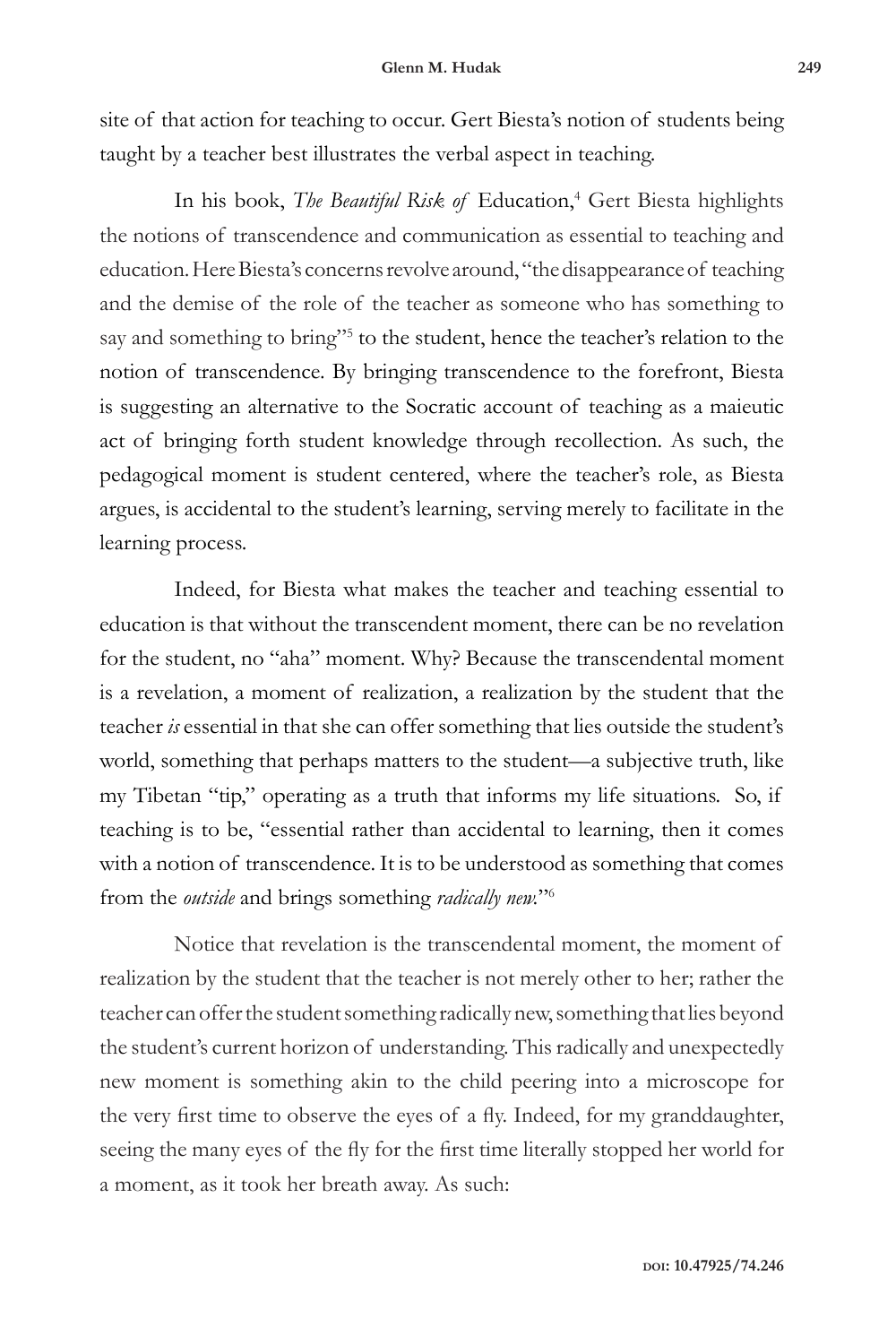*To learn from someone is a radically different experience from the experience of being taught by someone* … [where] we more often than not refer to experiences where someone showed us something or made us realize something that really entered our being from outside.<sup>7</sup>

Paradoxically being *taught by* the teacher decenters not only the student's control over the pedagogical process but the teacher's as well. For:

> whether someone will be taught by the teacher lies beyond the control and power of the teacher … [As] the teacher has to be understood as a *sporadic* identity, an identity that only emerges at those moments when the gift of teaching is received.<sup>8</sup>

That is, a student's moment of revelation is not something that can be given intentionally by the teacher, in the sense of the teacher having control or power over the effects of giving. Rather there can be no giving of revelation per se according to Biesta, only the offering itself, and perhaps the acceptance by the student of an unanticipated "gift" from the teacher. Again, this is like the teacher offering the child the opportunity to peer into the microscope at the fly's eyes. Whether or not the child will embrace this moment is an open question, for the moment of revelation comes with no guarantees; another student peering into the microscope may be *nonplussed*. When revelation happens, strangely there's a shift in emphasis from the student back to the teacher, in that the student is tacitly willing to give authority to the teacher to teach, and hence be taught by.

Given this "give and take" interaction between student and teacher, it can be said that this relationship is *continuous* in nature, one of tacit cooperation between the teacher and the student. Further, as Biesta points out:

> Common understanding is not a precondition for human cooperation but should rather be seen as an outcome of it … [and where] in Dewey's view action comes first and transformation of understanding follows from it … [with the understanding that] those forms of collective action in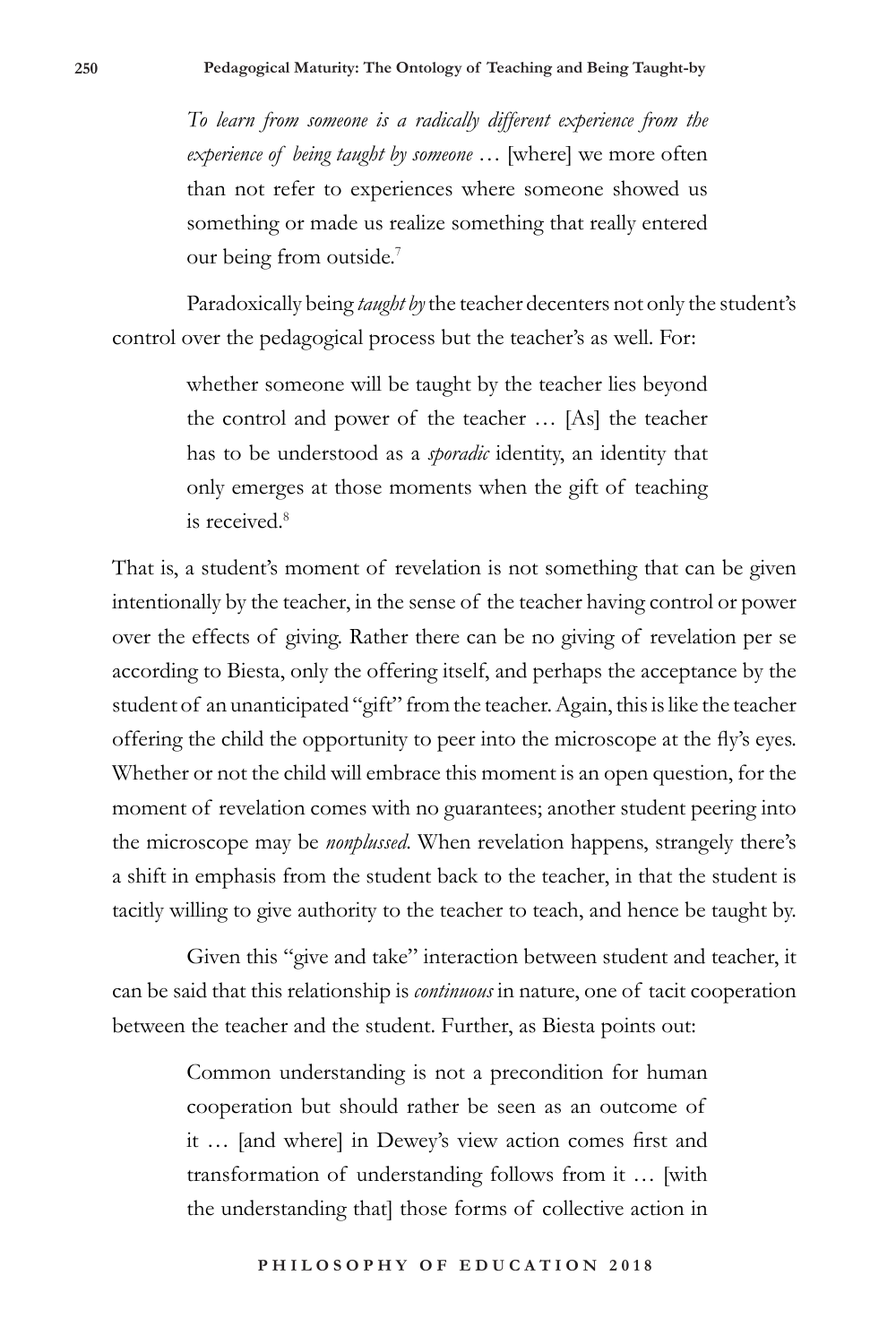which all those who take part have an interest in the activity and can contribute to decisions and about its direction.<sup>9</sup>

In short, for Biesta (and Dewey), communication entails active participation, where in participation with others, new possibilities are created, and the unexpected can happen—such at the possibility of a gift of teaching. As such, we become aware of a dialogical circuit, a *continuous* loop of communication between the teacher and the student. (This is not to say that the student doesn't withdraw to think about what's being said; rather the student, when participating, is an integral player in the creation of a shared world.)

Indeed, D.W. Winnicott would view this shared world as a transitional third space that lies between teacher and student, a third area of human living: "that of play, which expands into creative living and into the whole cultural life of man (sic) … I have located this important area of experience in the potential space between the individual and the environment, that which initially joins and separates."10 This transitional space of play, in turn, develops a sense of trust for the student which, "can be looked upon as sacred to the individual in that it is here that the individual experiences creative living."<sup>11</sup> As we switch emphasis to maturity we will follow this trail of the sacred within the formation of creative living.

### PEDAGOGICAL MATURITY II

In our discussion of the pedagogical, I noted the play between teaching as a verb and as a noun, and that this play is a matter of emphasis. As a verb Biesta's discussion of being taught by illustrates the action of teaching as it forms a *continuous* communicative relationship with the student. However, when viewed as a noun, teaching can be said to form a *contiguous* non-communicative relationship between teacher and student. That is, in order for the teacher to teach the student, there must be a facilitating environment in play that affords the teacher and student the possibility to be with each other in a non-defensive posture—that is to say each can *stand* to be with the other. As such, to emphasize maturity shifts teaching from a verb to a noun: a site, and an environment that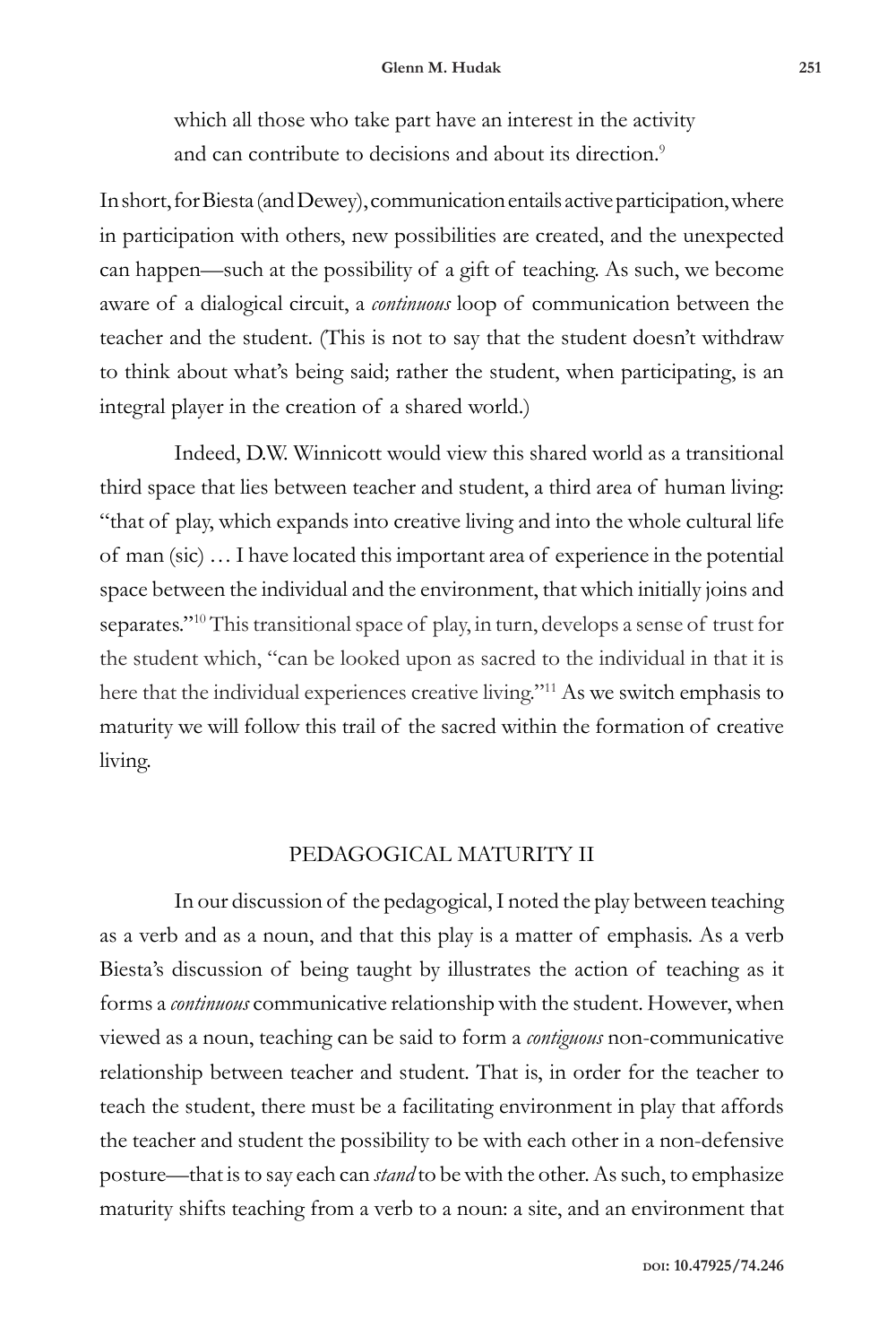facilitates the student to not only receive the offering but also to realize it as something that can matter to her. For this to occur, the minimal ontological condition is that the student can emotionally tolerate standing with the teacher within a shared space.

This shared space in turn becomes a special, facilitating place, where perhaps we can think of it as an asylum in the sense of being a place of refuge, and where for a brief time the events of the world are bracketed out, forming a temporal moratorium, a slowing down, perhaps a halting of time altogether, as in my granddaughter's experiencing the awe of a fly's eyes. It is at this moment of revelation that the child can be said to be alone and in the presence of another, her teacher. This moment of being alone in the presence of another discloses an emotional proximity whereby teacher and student can be said to be *contiguous* with each other; they are with each other, and yet emotionally separate from each other in a non-communicative engagement, and where importantly each is relaxed in the presence of the other, without judgment without evaluation. Here, the student can live in a singular way without the teacher reducing the student's experience to some preconceived pedagogical theory or some educational insight. And here the pedagogical engagement draws out an extraordinary moment that lies hidden in ordinary student-teacher interactions. This moment—of being alone in the presence of another—is what D. W. Winnicott refers to as maturity!

For Winnicott, the capacity to be alone "is so nearly synonymous with emotion maturity."12 Maturity, the capacity of being alone, is a developmental capacity for the infant, and by extension for the adult it is an achievement. Winnicott states, "The basis of the capacity to be alone is a paradox; it is the experience of being alone while someone else is present."13 As a developmental capacity, maturity is linked with one's ability to feel relaxed and at home in the world rather than isolated or disconnected. Indeed, "when one is alone in the sense that I am using the term, and only when alone, the infant is able to do the equivalent of what in an adult would be called relaxing."14

This emerging capacity to be mature—to be alone in the presence of another—enables the child, or adult, to relax and hence engage in play. For the child, this would be like her building a sand castle on the beach while the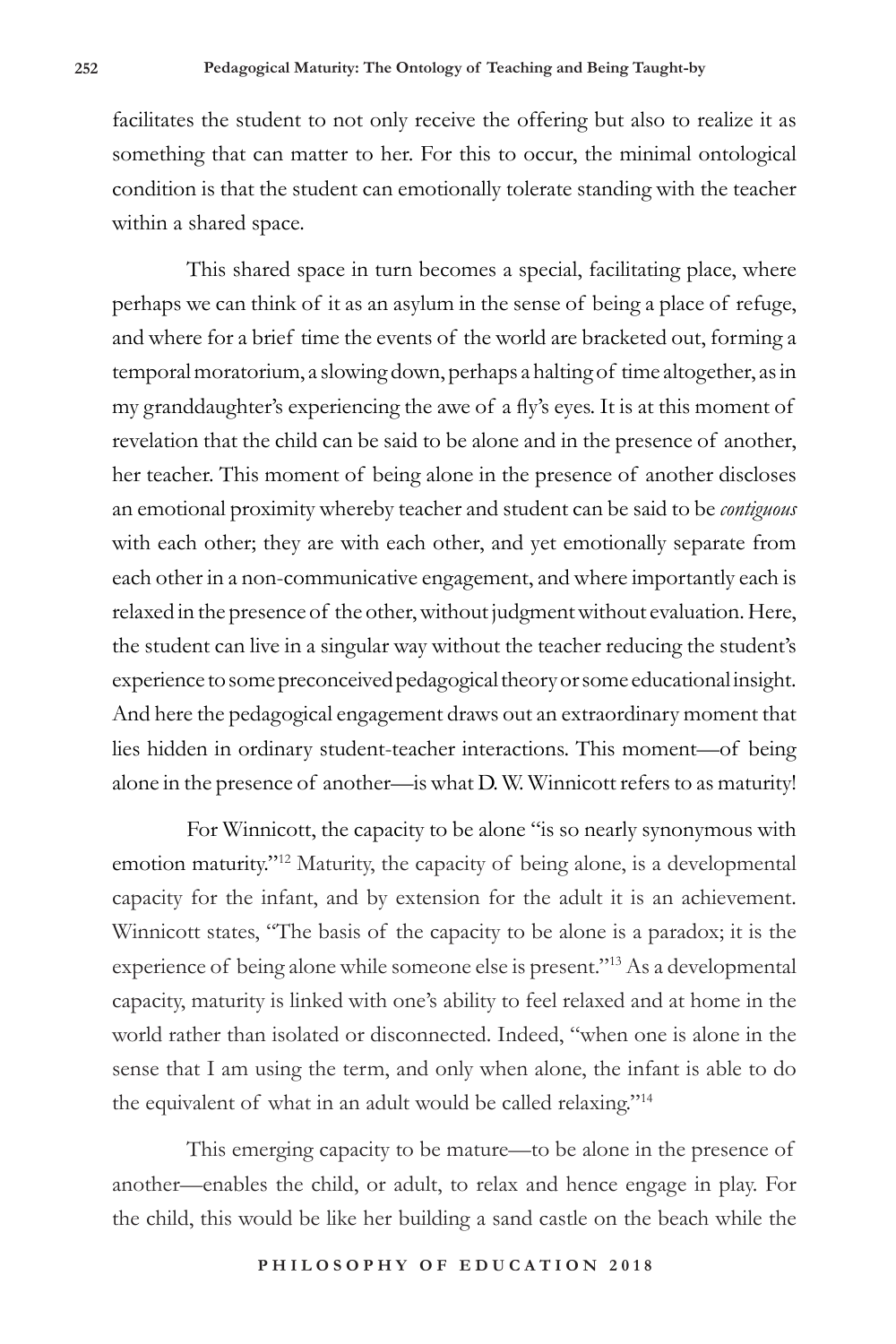parents look on. Here the child engages in imaginative play, paradoxically alone in her imagination, while her parent, say, reads a novel in a chair next to her. For adults, Winnicott likens maturity with the capacity for intimacy between consenting adult partners. He states that, "Being able to enjoy being alone along with another person who is also alone is in itself an experience of health... [it] is to] enjoy sharing solitude."15 Hence mature sharing has double locations: a shared world, and a shared place of solitude.

We might ask what brings the child and caregiver into an emotional proximity with the other such that the child can begin to tolerate being alone in the presence of another. For Winnicott, it is ego-relatedness. Why? Because as Winnicott suggests, the infant when alone is in an *immature* state, hence unable to support herself emotionally, and as such she lacks ego-strength to feel secure in the world. As such, the caregiver provides ego-strength to the infant by nurturing her physical and emotional needs. That is, the caregiver's ego-involvement provides emotional support for the immature ego of the infant. Thus, "ego-relatedness refers to the relationship between two people, one of who at any rate is alone; perhaps both are alone, yet the presence of each is important to the other."16 In a healthy relationship, the infant matters to the caregiver, and the caregiver is important to the infant, albeit unknowingly, as the caregiver provides the necessary environment for the infant to grow, and to gradually mature into the world, thanks to a facilitating environment that allows them to be with each other.

The facilitating environment, then, is constituted as the mother (or caregiver) identifies with her infant, which allows the infant to internalize the "existence of a reliable mother whose reliability makes it possible for the infant to be alone and to enjoy being alone, for a limited period."17 The capacity to be alone in the presence of another, then:

> Depends on the existence of a good object in the psychic reality of the individual … [And where], *maturity* and the capacity to be alone implies that the individual has had the chance through good-enough mothering to build up a belief in a benign environment.<sup>18</sup>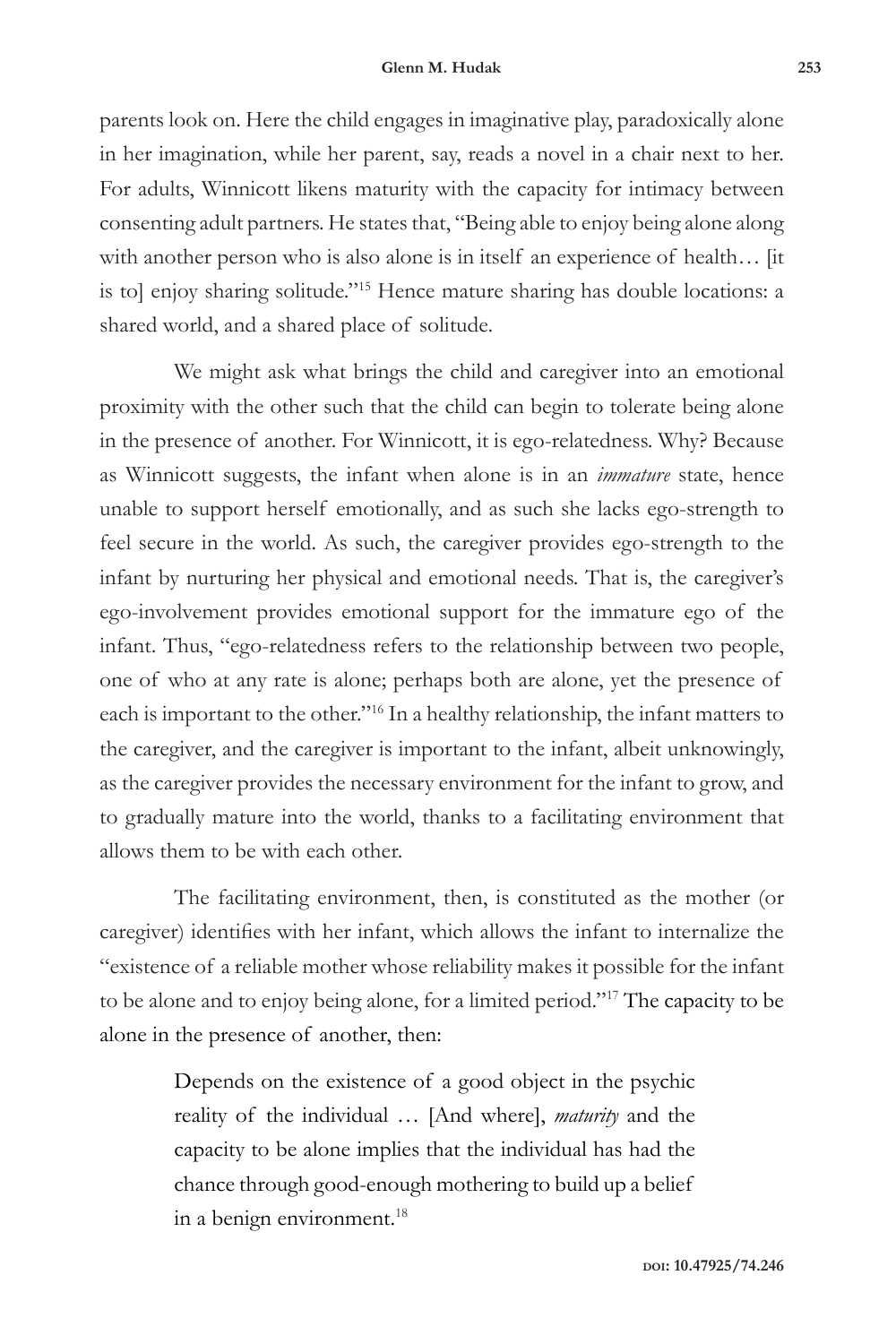In health the "ego-supported environment is internalized and gradually becomes a part of the child's, and hence the adult's personality."19

Significantly, however, towards the end of his life, Winnicott worried about the caregiver's intrusion into the private domain of the child's inner core their selfhood. Indeed, in the developmental process of the child maturing and developing the capacity to be alone, he worried about the possible intrusive attempts by analysis and the need for interpretation of the patient, and where the efforts of interpretation goes too far, causing trauma. This intrusion into one's inner psychic core unfolds according to Winnicott within the domain of communication.

For Winnicott, in the best possible circumstances, growth and maturity take place along three lines of communication: " … in communication that is *for ever silent*, communication that is *explicit*, indirect, and pleasurable, and the third or *intermediate* form of communication that slides out of playing into the cultural experience of every kind."20 It is easy to see that the third kind of communication, the intermediate, is the mode of communication involved when someone is playing with another, or when the teacher is teaching and interacting with students. The second is verbal language games that are both indirect and explicit, where the child explores "various techniques for indirect communication," such as winking, nodding, etc.

Winnicott's major concern is with the first instance of communication, that which is *forever silent.* It is here, one being forever silent, that he makes his biggest insights on the nature and dangers of communication with one's inner self. He boldly puts forth the claim: "I am introducing the idea of a communication with subjective objects and at the same time the idea of an active non-communication with that which … [involves] the core of the self, that which could be called the true self."21 Subjective objects are objects created by the infant, very much like Biesta's notion of subjective truth where the object that the student finds has always been there. The trick is to afford the student the opportunity to "find" it and subject the object to one's own scrutiny, thereby allowing the student the opportunity to "discover" the object for herself, hence finding the object makes it "real," and meaningful to the student. So, in the play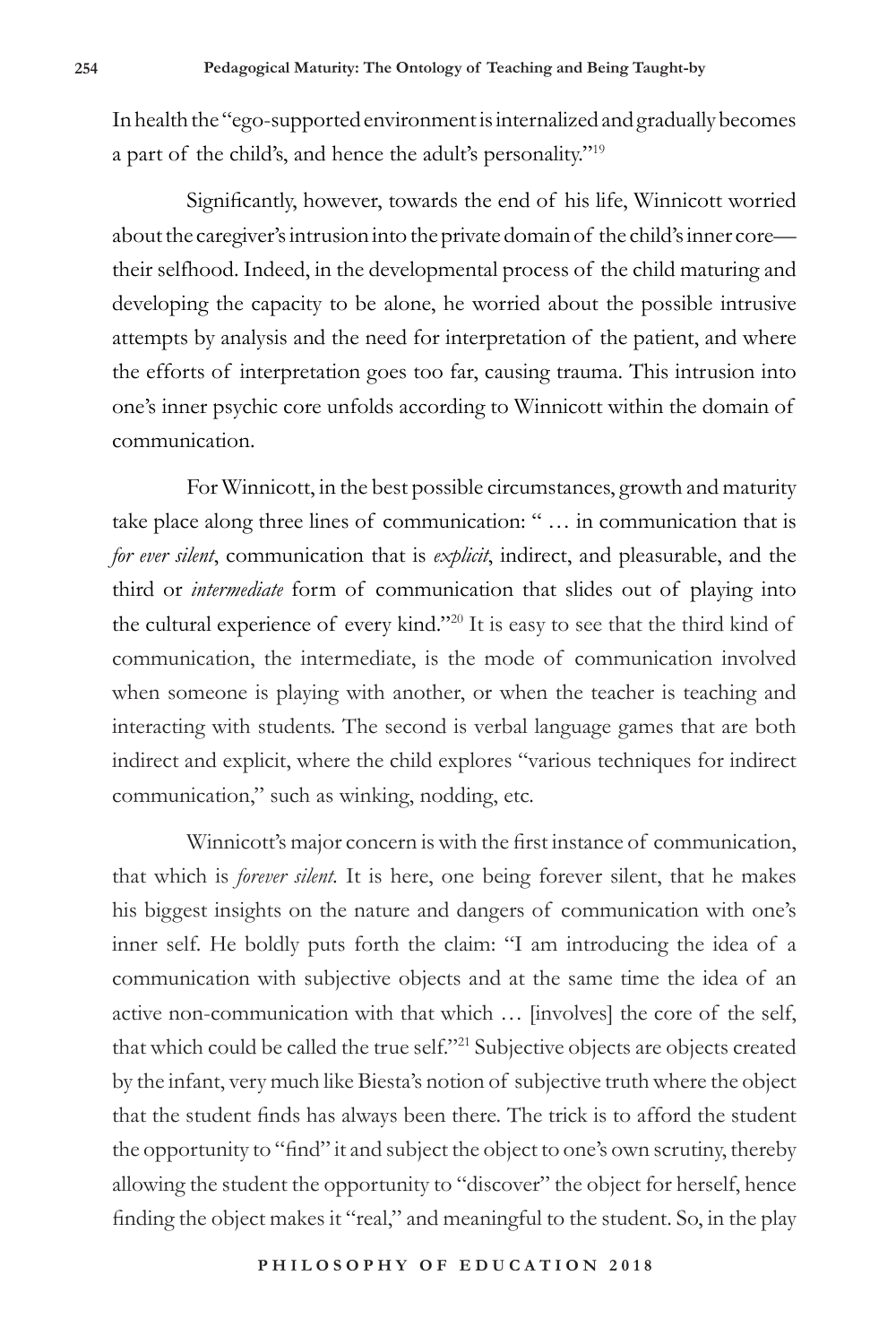of teaching and being taught by the student creates meaning and mattering when the object offered becomes something that they feel they found, as a personal discovery, a gift, and hence a subjective object.

But, what of active non-communication? In the interaction between infant and caregiver or teacher and student, while there are creative elements that come forth, there are also compromising moments and asymmetrical power relations that take place between individuals. As such, the child or student can't always get what they want; in compromise one must let go of some parts of their psychic world that matter to them. When this fear of compromise is pushed too far, as in asymmetrical power relations, the child or student may feel the need to protect the "core" of their selfhood by refusing to partake in the communicative interaction. As such, Winnicott states that the individual has, the right not to communicate—that is, a right not to participate, in Biesta's (and Dewey's) call for communicative participating. Why? Because Winnicott felt that each individual has a right to protest, "the frightening fantasy of being infinitely exploited."22 As such, he feared the violation of one's inner core by the other even in the case of a therapist or teacher whose intensions are meant to be helpful.

So, if we accept Winnicott's notion of the right to not communicate as a protest against the violation of one's inner core, then it is plausible to suggest that the relationship between individuals, say teacher and student, is best when the teacher realizes and respects the other as a sovereign being having the right to say no to unwanted intrusion. If one respects the student's right to say no, tacitly affirming "real" boundaries that exist between one individual and another, then the right to non-communication is more than a protest—it is an ontological necessity, as the safety of the self is at stake. As such, if non-communication expresses the boundary between us, then we can claim that from the perspective of maturity, one's relation to another is always *contiguous.*

Why? Because at the heart of Winnicott's claim for the right of non-communication is a surprising idea:

I suggest that this core of [selfhood] never communicates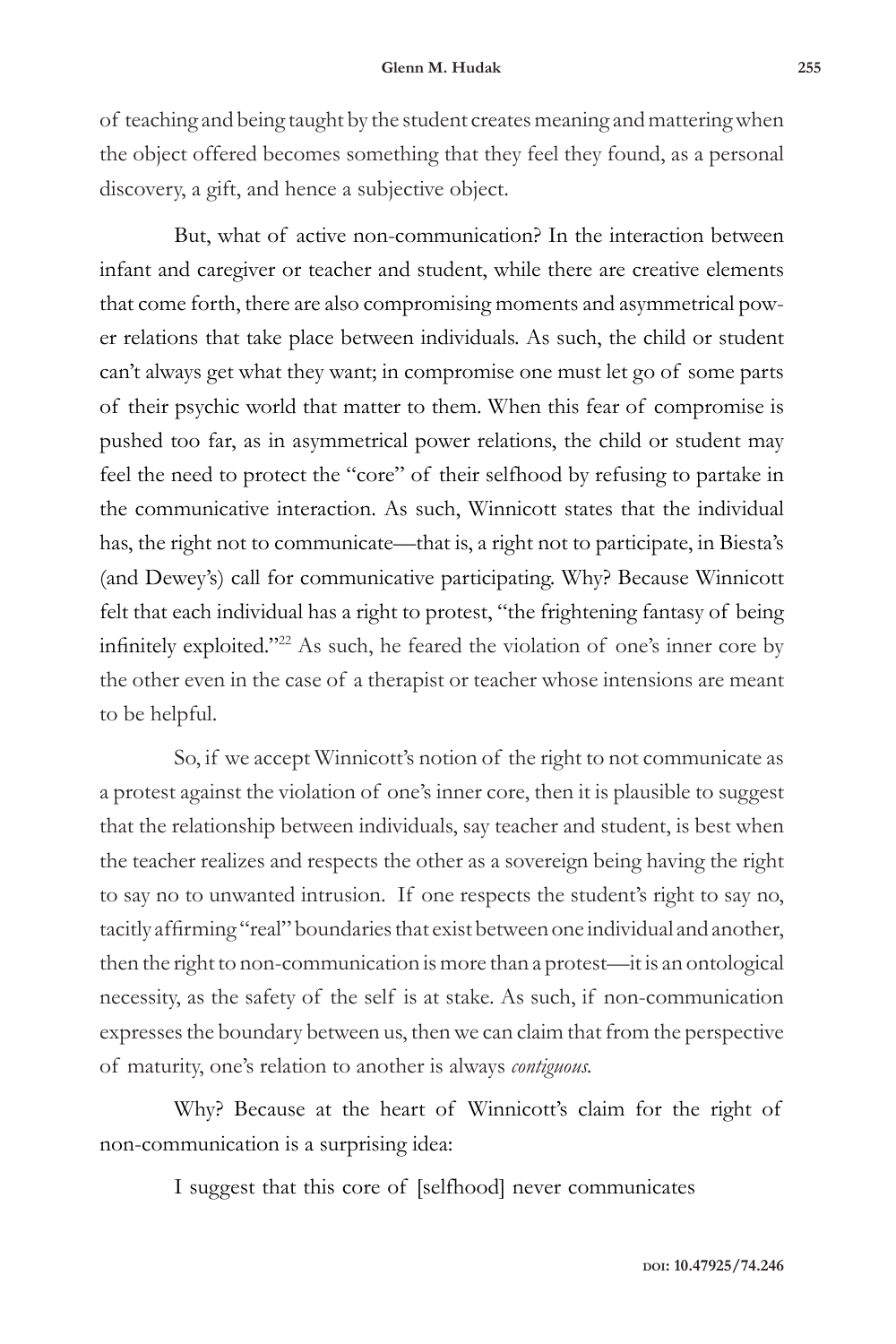with the world of perceived objects, and that the individual person knows that it must never be communicated with or influenced by external reality…[Hence], although healthy persons communicate and enjoy communicating, the other fact is equally true, *that each individual is an isolate, permanently non-communicating, permanently unknown, in fact unfound*…[As such], at the centre of each person is an incommunicado element, and this is sacred and worthy of preservation.<sup>23</sup>

For Winnicott, what is at stake is the *sacred*: that private space of selfhood. And paradoxically it "is a picture of a child establishing a private self that is not communicating, and at the same time wanting to communicate and be found. It is a sophisticated game of hide-and-seek in which *it is a joy to be hidden but a disaster not to be found*."24

As such, the Self is an elusive "player of hide and seek." Given that the self is elusive, and permanently unfound, the trauma to the self is, "the threat of being found, altered, communicated with"25 at one's core. Trauma is the tampering with one's right to hide, hence one's right to selfhood.

### THE ONTOLOGY OF TEACHING AND BEING TAUGHT BY

Pedagogical maturity, if I can use this term, is a realization—but a realization of *what*? That much in the classroom eludes us, as student and teacher exist, albeit unwittingly, in a game of hide and seek with each other, and where in this game emphasis matters. That is, to be seen emphasizes the pedagogical, as one appears in a *continuous* loop of communication. To hide is to lean towards maturity—the recognition of one's right to be alone in the presence of another—and with this maturity comes the realization and responsibility to affirm the student as a separate sovereign person with their own distinct inner world that must remain unfound by the other. Without this awareness the teacher, as Winnicott cautions, runs the risk of intrusion into the private, incommunicado element—the "sacred" space of the student—hence causing trauma, perhaps unwittingly. Pedagogy is risky business indeed! And if we are to find the risk beautiful, then as teachers we need to be aware of the ontological limits of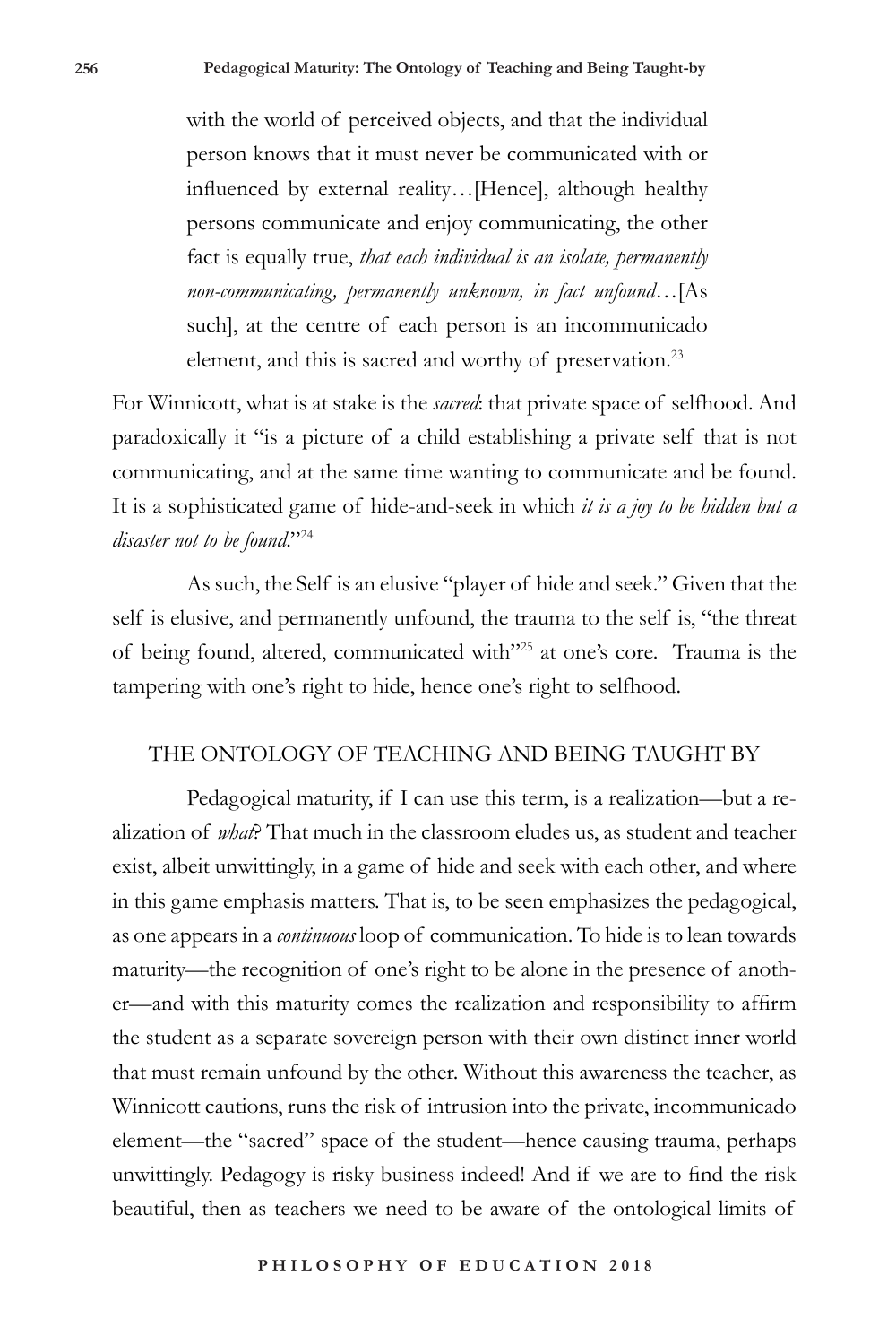communication and the inherit dangers that avail themselves if we are not "mature" in our teaching.

Indeed. But how does one attain this "maturity"? Maturity seems a lot like Biesta's sporadic teacher identity, in that maturity is sporadic in its realization. I didn't expect it! Perhaps then, our greatest hope for maturity is to understand that pedagogy and maturity find each other—each brings forth the other, and each relies on the other to be seen. Perhaps through mindful, sustained practice, the pedagogical might draw maturity out of the background and bring it into the light of our daily practices.

But how, how does one move from critical understanding to realization? For Biesta, as discussed earlier, he asks us to think transcendence with regards to the nature of teaching and being taught by. Thinking transcendentally, in turn, requires that we see transcendence as something more than someone who is not-me; it entails that, "we should be open to the possibility that something more radically different might break through."26 This "radical break through" in being taught by the teacher paradoxically lies beyond the teacher's intention. That which is beyond our intentions evokes, for me, the notion of a radical phenomenological reduction of teaching. That is:

> The radical reduction is nonintentional: it cannot be reduced to the consciousness of the subject … [As such], the meaning of an event lies not primarily in what happens in the present but rather in the significance the event acquires in the unfolding of its latency  $\ldots$  its latent consequence.<sup>27</sup>

Here the moment of maturity in teaching unfolds not as an intentional act but rather as the "latent consequence" of sustained practice in teaching. As such, maturity then does not reside in the teacher's consciousness, nor can it be attained by any formulaic rubric, critical or otherwise. Rather it resides in the event of teaching itself, where the event of teaching offers the teacher a radical break through, a gift: pedagogical maturity.